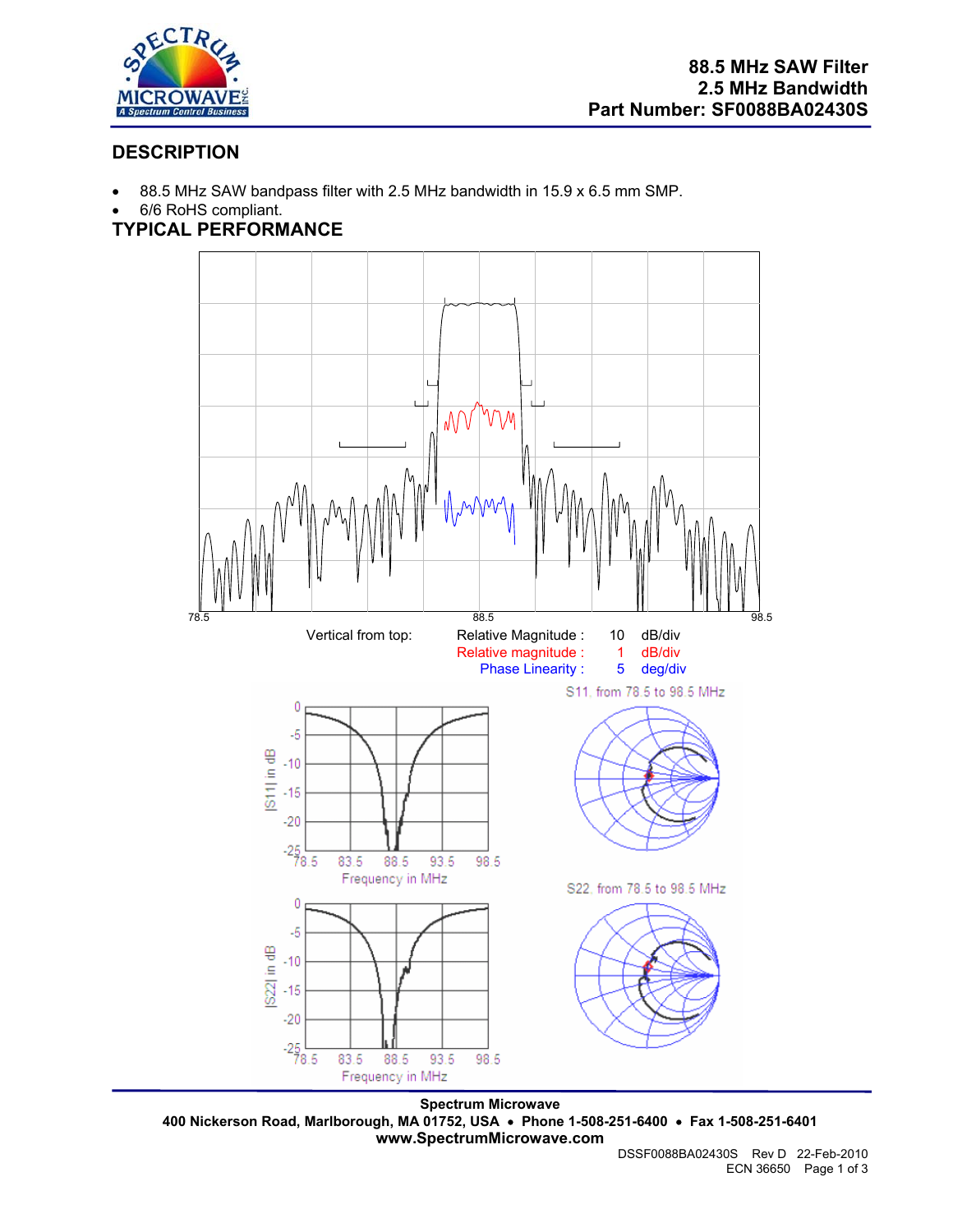

#### **SPECIFICATION**

| Parameter                                            | Min  | Tvp   | <b>Max</b> | <b>Units</b> |
|------------------------------------------------------|------|-------|------------|--------------|
| Center Frequency (Fc, 10 dB bandwidth)               |      | 88.50 |            | <b>MHz</b>   |
| Insertion Loss at Fc                                 |      | 22    | 24         | dB           |
| Passband Width at -1 dB <sup>1</sup>                 | 2.49 | 2.57  |            | <b>MHz</b>   |
| Rejection at Fc $+/- 1.245$ MHz $1$                  |      | 0.5   | 1          | dB           |
| Rejection at Fc +/- 1.505 MHz <sup>1</sup>           | 16   | 20    |            | dB           |
| Rejection at Fc $+/- 1.855$ MHz $1$                  | 20   | 33    |            | dB           |
| Rejection at Fc $+/- 2.305$ MHz $1$                  | 22   | 33    |            | dB           |
| Rejection at Fc $+/- 2.655$ MHz $1$                  | 28   | 33    |            | dB           |
| Rejection at Fc $+/- 16.00$ MHz <sup>1</sup>         | 50   | 53    |            | dB           |
| Ultimate Rejection (Fc-30 to Fc-16 MHz) <sup>1</sup> | 50   | 54    |            | dB           |
| Ultimate Rejection (Fc+16 to Fc+30 MHz) <sup>1</sup> | 47   | 50    |            | dB           |
| Amplitude Ripple (Fc +/- 1.0 MHz)                    |      | 0.65  | 1.20       | dB           |
| Phase Linearity (Fc +/- 1.245 MHz)                   |      | 4     | 10         | deg p-p      |
| Input Return Loss at Fc                              | 14   | 20    |            | dB           |
| Output Return Loss at Fc                             | 14   | 20    |            | dB           |
| System Source and Load Impedance                     |      | 50    |            | Ohm          |

Notes: 1. Stated dB level is relative to the insertion loss at Fc.

#### **MAXIMUM RATINGS**

| <b>Parameter</b>                   | Min | Max   | unna                |
|------------------------------------|-----|-------|---------------------|
| Storage Temperature Range          | -40 | +85   | $\hat{\phantom{a}}$ |
| <b>Operating Temperature Range</b> | -40 | +85   | $\hat{ }$           |
| Input Power Level                  | -   | $+17$ | dBm                 |
| DC Voltage Between Each Terminal   |     | 15    |                     |



Component values (minimum inductor  $Q = 40$ ):

Rp1=5.6 KΩ, Lp1=470 nH, Ls1=560 nH Rp2=10 KΩ, Lp2=470 nH, Ls2=599 nH

Notes:

- 1. Component values shown above are used in the Micro Networks test fixture and are for guidance only.
- 2. 2% tolerance components or better are recommended.
- 3. Component values may change depending on board layout.

**Spectrum Microwave** 

**400 Nickerson Road, Marlborough, MA 01752, USA** • **Phone 1-508-251-6400** • **Fax 1-508-251-6401 www.SpectrumMicrowave.com**